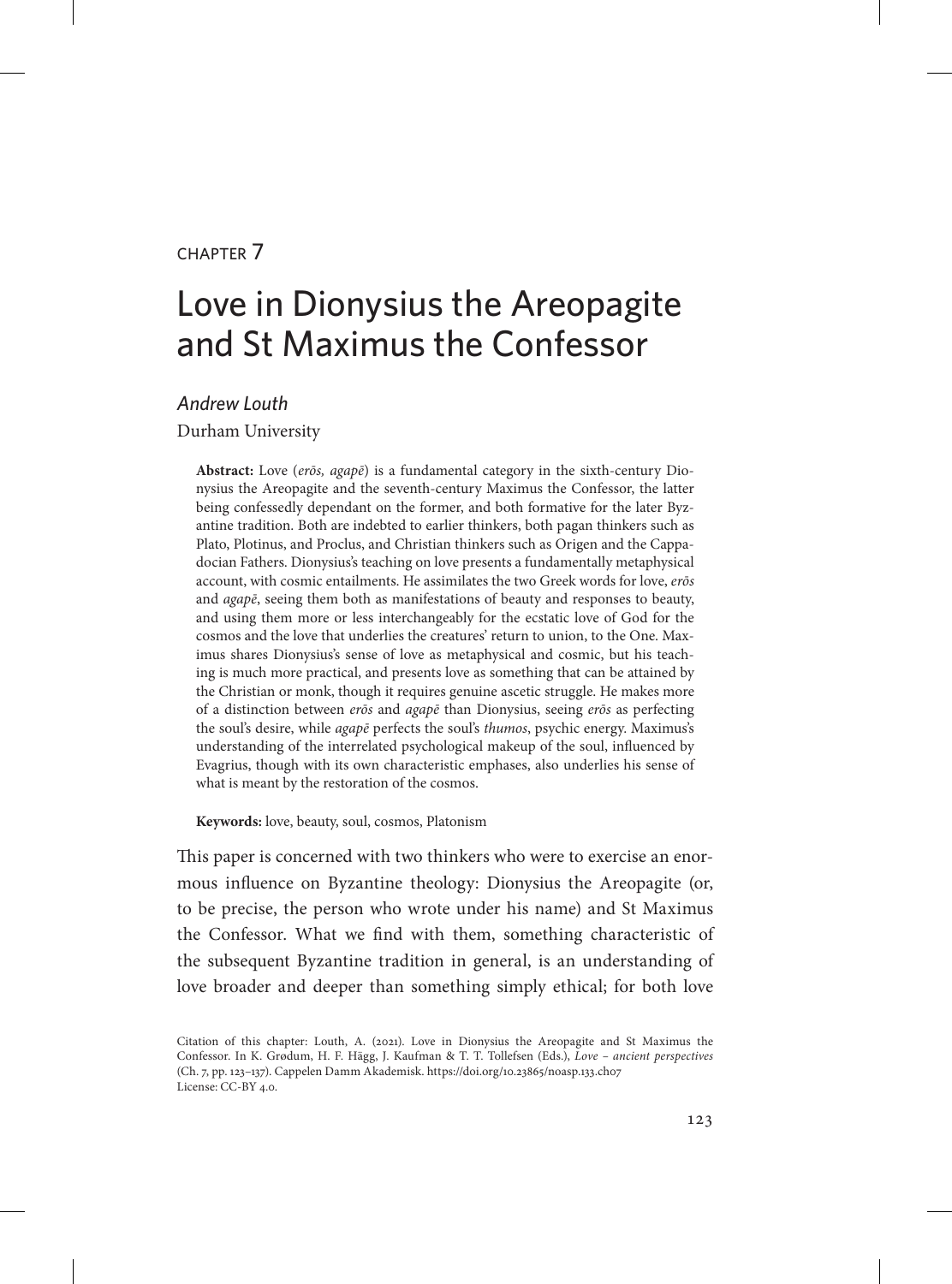(*erōs* or *agapē*) have aspects or dimensions that are metaphysical and cosmic. Something of this conviction they inherit from their predecessors, both the pagan Platonic and Neoplatonic tradition and the Christian tradition of such theologians as Origen and the Cappadocian Fathers.

Although St Maximus the Confessor acknowledges his debt to the Areopagite on several occasions (and indeed cites him several times in his *Centuries on Love*), when we compare the way in which the two Fathers treat the concept of love, their approach seems very different. Dionysius's treatment is fundamentally metaphysical: his longest discussion of love occurs in chapter 4 of the *Divine Names*, the chapter dedicated to the first of the divine names, that is, the name of the Good. Maximus discusses love in virtually all of his works in one way or another; nevertheless there are two treatises dedicated to love, *agapē*, itself, namely, his second letter, addressed to John the Chamberlain, and his four *Centuries on Love*, dedicated to an otherwise unknown Father Elpidius (most likely a fellow monk), for whom Maximus composed his "Questions and answers" (*erōtapokriseis*), the *Liber Asceticus*. These works are, in one sense, complementary, in that the first was written for a layman, a high-ranking court official, while the latter was written for a fellow monk. What I propose to do in this paper is set out, first, an account of Dionysius's doctrine of love, derived from *Divine Names* 4, and then an account of Maximus's doctrine, based on the works I have mentioned, and then go on to explore what connexions I can see, which may, I hope, show some of the ways in which their very different approaches converge.<sup>1</sup>

*Divine Names* 4 is dedicated to the first of the divine names, the "Good", to be followed in later chapters by discussion of being, life, wisdom, and various other names, concluding with the "Perfect" or the "One". To start with the Good betrays Dionysius's fundamental Platonic affinities: he is well aware of the position the Form of the Good holds in Plato's thought, especially in the *Republic*; the analogy of the sun in *Republic* VI. 507–9 lies behind his initial reflections on the Good. Dionysius soon moves on

<sup>1</sup> For Dionysius's *Divine Names*, I have used the critical edition by Suchla, 1990, though I have given references to the columns in Migne, *Patrologia Graeca* 3, which are to be found in most editions and translations. For Maximus, *Ep.* 2, see Migne, *Patrologia Graeca* 91: 392D–408B; for the *Centuries of Love* (= *CL*), see Ceresa-Gastaldo's (1963) edition.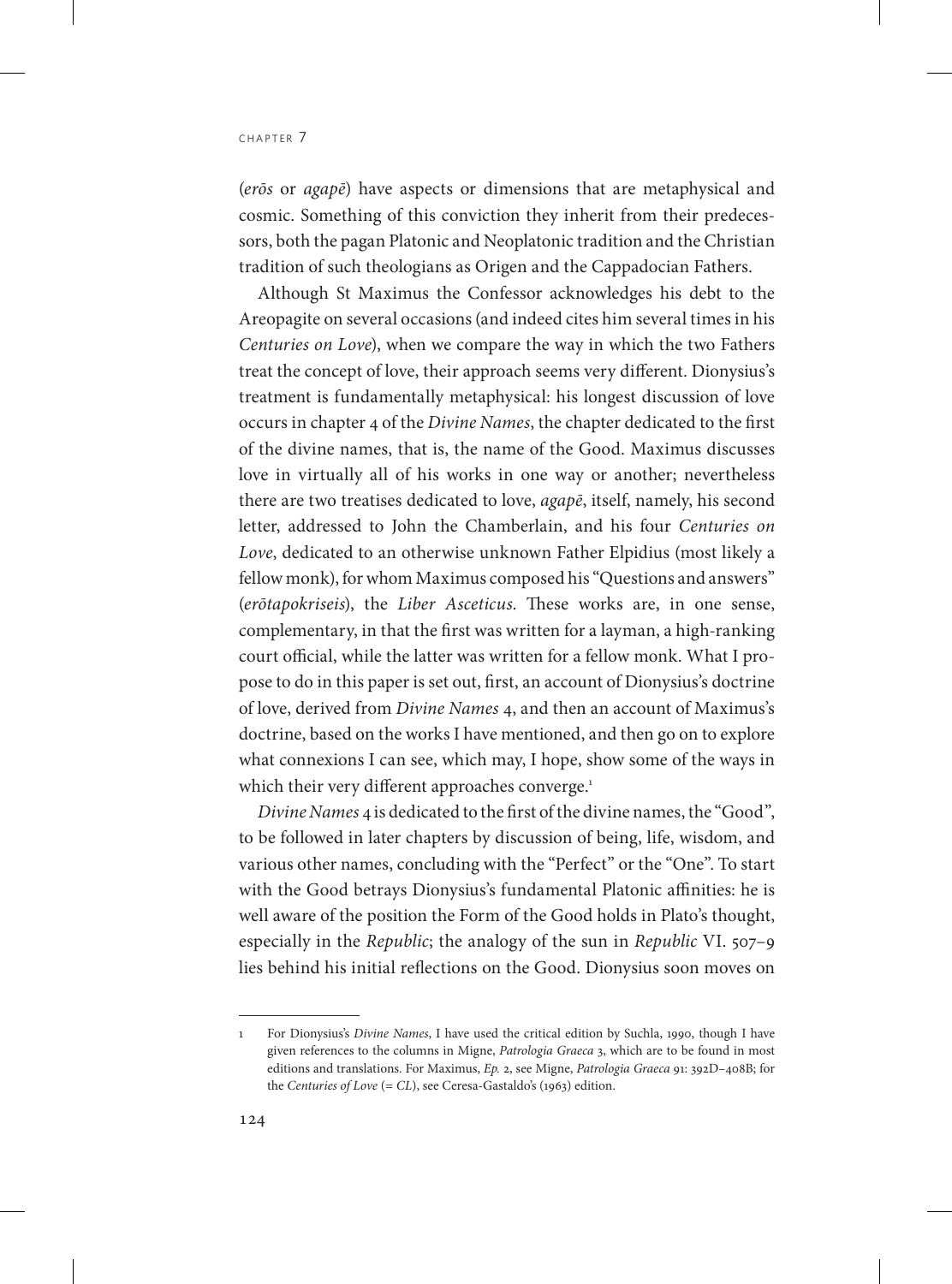to add to the notion of the Good, *to agathon*, the notion of the Beautiful, *to kalon*, or Beauty, *to kallos*. These are not to be distinguished, because beauty is the "cause of the harmony and splendour" in everything; it is a ray pouring forth from a hidden source, says Dionysius, echoing an important insight of Plotinus's, shining on everything beautiful, bestowing on it a radiance from beyond. It is because it calls – *kaloun* – everything to itself that it is called *kallos*, beauty. Beauty is not just something pleasing; it lies at the heart of reality:

For beauty is the cause of harmony, of sympathy, of community. Beauty unites all things and is the source of all things. It is the great creating cause which bestirs the world and holds all things in existence by the longing (*erōs*) inside them to have beauty … The Beautiful is therefore the same as the Good, for everything looks to the Beautiful and the Good as the cause of being, and there is nothing in the world without a share of the Beautiful and the Good. (*DN* 4:704AB)

It is because of the Good and the Beautiful (I don't think Dionysius actually uses *kalokagathia*) that everything exists and everything relates one to another. Both the harmony of all things and their mutual sympathy, as well as their individual reality, are due to the Good and the Beautiful: Dionysius speaks of the *koinōniai* of the opposed, the *assummixiai* of the united, the *pronoiai* of the higher, the *allēllouchiai* of like-constituted, the *epistrofai* of the more needy – all of these manifest the rest and repose, protecting and unchanging, that beings have among themselves (704B). Dionysius goes on to speak of the threefold movement – direct, circular, and spiral – that is to be found among both intellects and souls. From these movements, all inspired by the Good and the Beautiful, comes all the variety and harmony of the cosmos. Such movement originates from the desire, and the love, both *erōs* and *agapē*, that all things have for the Good and the Beautiful.

This leads into what appears at first sight to be a digression, but is more than that, about the use of *erōs* and *agapē*. He imagines objectors to his use of *erōs*, because it is not found in the Scriptures. One might wonder why someone writing, most likely, in the early sixth century would see this as a still-live issue, but, of course, Dionysius is pretending to be writing at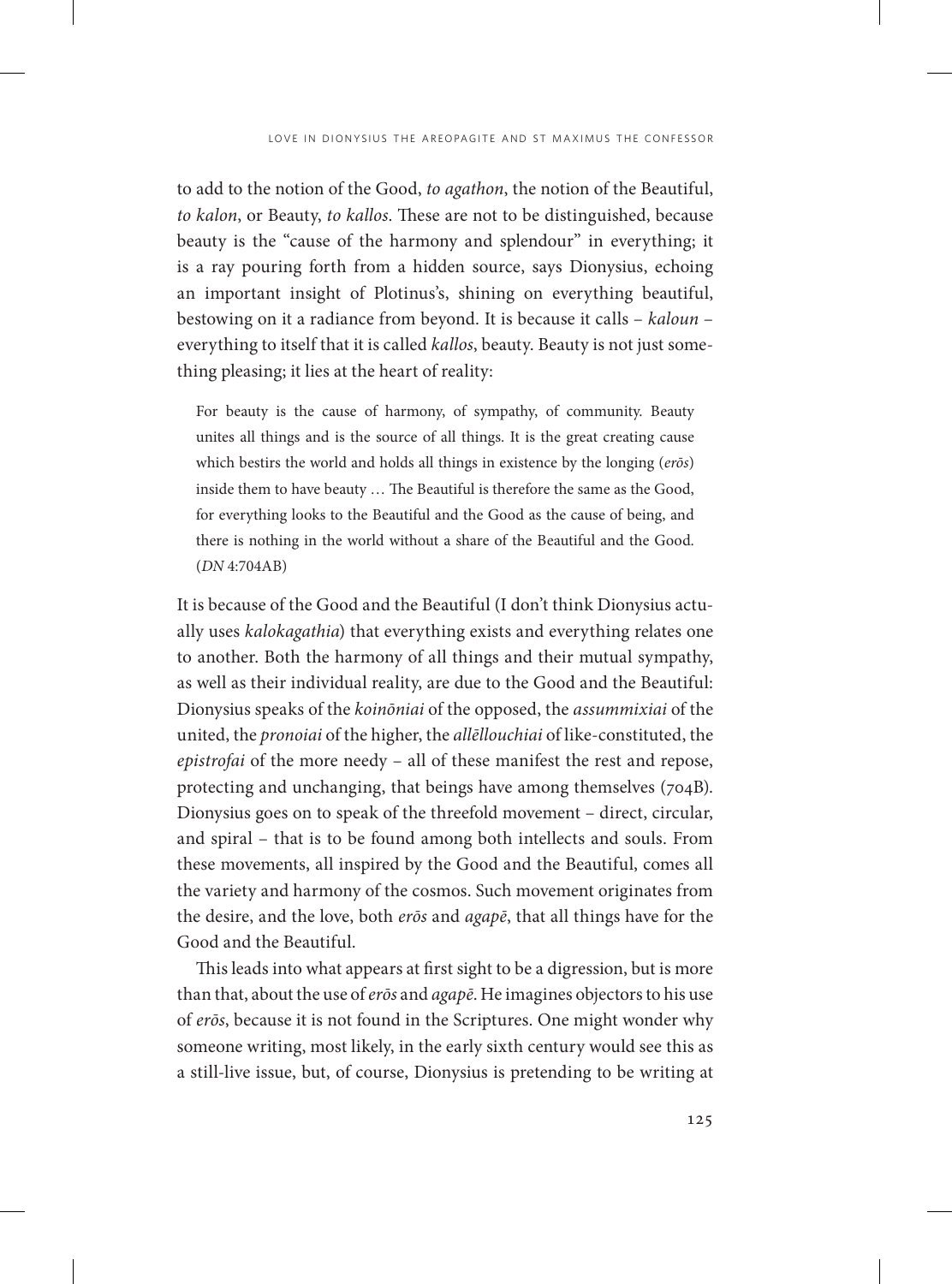the turn of the first century, and is aware of objectors to the use of *erōs* in earlier times. Indeed, in his consciousness of his mask, he almost lets it slip, for it is clear (though only pointed out by István Perczel (1999) fairly recently) that Dionysius bases himself in this section on Origen's discussion of *eros* and *agape* in the preface to his commentary on the Song of Songs. He condenses and misses much of Origen's argumentation, but his argument that *eros* and *agape* have the same meaning – and what matters is the power of what is meant (*hē dynamis tou skopou)* and not simply the words – is Origen's, as well as most of the citations he uses in support of his argument: Proverbs 4:6, 8 (LXX: *erasthēti autēs* – "Love her", spoken of Wisdom), and Wisdom 8:2 ("I became a lover [*erastēs egenomēn*] of her beauty"), and the citation from the "divine Ignatius" – "my love [*erōs*] has been crucified" (*Rom*. 7:2). Just before introducing that quotation from Ignatius, Dionysius remarks that "it appears to some of our writers on sacred matters [*hierologōn*] that the name *eros* is more divine than that of *agape*" (*DN* 4.12:709B). One would expect Dionysius to be referring to scriptural writers, though his usual word for them is *theologos*, not *hierologos*, and indeed he goes on to quote Ignatius, but there is a writer who seems to say that *eros* is more divine than *agape*: and that is St Gregory of Nyssa. In the first Homily on the Song of Songs (PG 44:772) he argues for *eros* in preference to *agape*, and in the thirteenth homily he says that *agape* stretched to intensity (*epitetamenē*) is *eros* (*Or*. 13:048C).2 I am not suggesting that Dionysius would have expected his readers to have picked up the reference – that would have completely blown his pseudonym – but if they thought of Gregory of Nyssa in this context, it would have confirmed the sense that quickly gained ground that Dionysius was a thoroughly Orthodox theologian (and, in the eyes of his readers, a possible source for the notions of love one finds in Origen and Gregory of Nyssa). His teaching on love, *eros*, is summed up a paragraph or two later:

Divine *eros* is ecstatic [a paraphrase of Gregory's *epitetamenē gar agapē ho erōs legetai*?], so that lovers belong not to themselves but to those they love. This is manifest in the providence shown to the weaker by the higher, in the mutual regard for those of equal status, and in the more divine return of the lower

<sup>2</sup> See Daniélou's discussion in Daniélou (1954), pp. 206–208.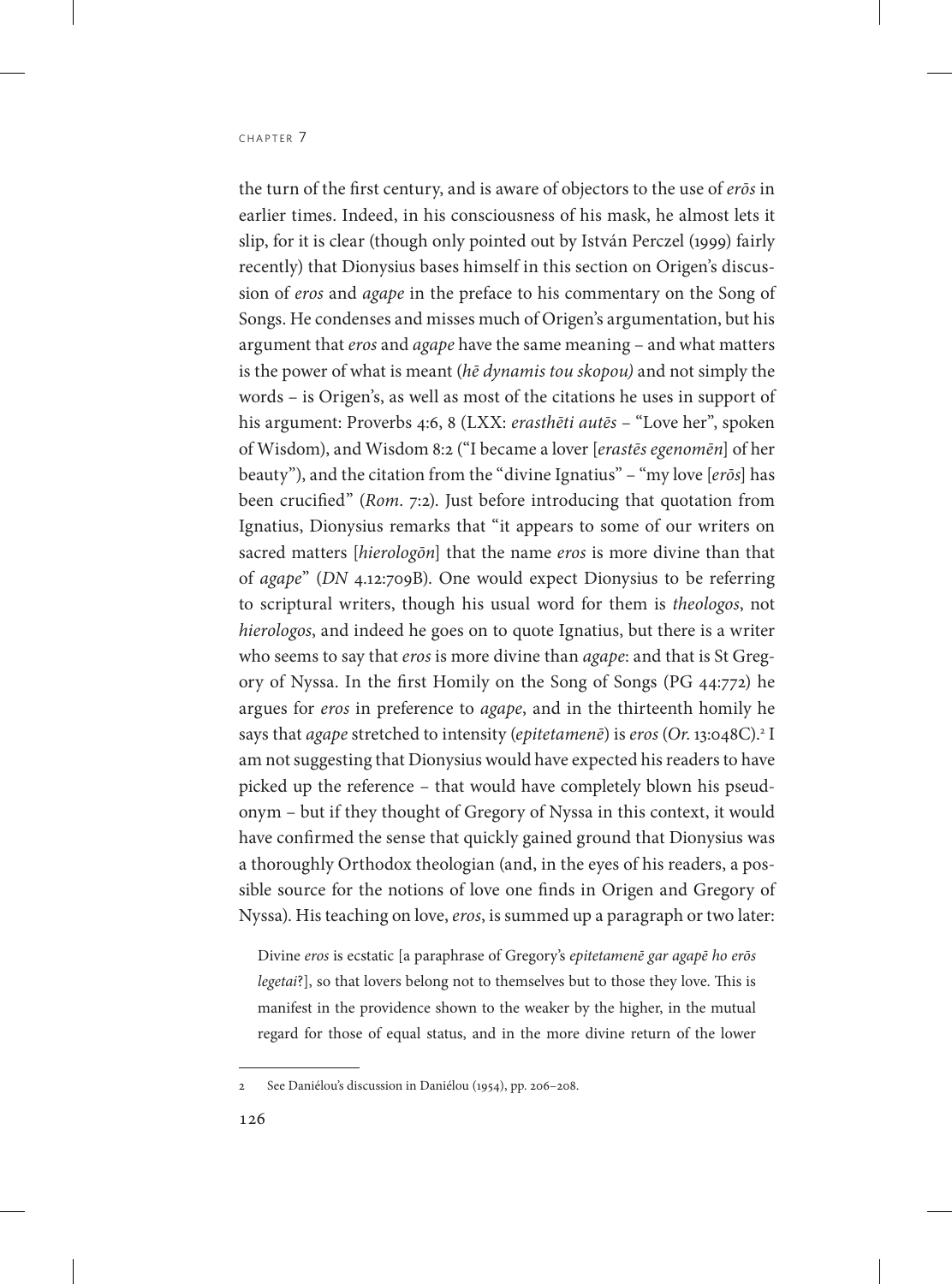towards the first. Therefore also the divine Paul, possessed by divine *eros* and swept up by its ecstatic power, says with divine voice, "I live, but no longer I, but Christ lives in me". As a true lover, and beside himself, as he says, in God, he is living not his own life, but that life exceedingly longed for, the life of his beloved. (712A)

#### And Dionysius goes on to add that

We must dare to add this as being no less true; that the Source of all things Himself, in His wonderful and good love for all things, through the excess of His loving goodness, is carried outside Himself, in His providential care for all that is, so enchanted is He in goodness and love and longing. Removed from His position above all and beyond all, He descends to be in all according to an ecstatic and transcendent power, which is yet inseparable from Himself. (712AB)

And says, furthermore, that

the divine love shows especially its unending nature without beginning like some eternal circle travelling in unerring revolution through the Good, from the Good, in the Good and into the Good, always with the same centre and in accordance with itself eternally proceeding and remaining and being restored to itself. (712D-713A)

This goes well beyond Aristotle's vision of the unmoved mover, which "moves through being loved" (*kinei de hōs erōmenon*: *Metaph.* 11:1072b): in ecstatic divine love, God moves through all his creation (note that in this section Dionysius is not thinking about God's love in the Incarnation, but simply about his cosmic love) (Osborne, 1994, pp. 195 ff.), and all love, uniting and preserving, is a manifestation of God's own love.

Once we see the cosmic nature of love, as a unifying and preserving power, we can see that Dionysius is talking about love, even when he does not mention the term. *Eros*, for instance, is not used at all in the *Mystical Theology*, still less *agape*, but it is all about ecstatic union, which is what Dionysius means by *eros*. Similarly the notion of hierarchy, defined in the *Celestial Hierarchy* as "a sacred order and knowledge and activity which is being assimilated as much as possible to likeness with God", is also a manifestation of divine *eros*, as Dionysius expounds it in his *Divine Names*.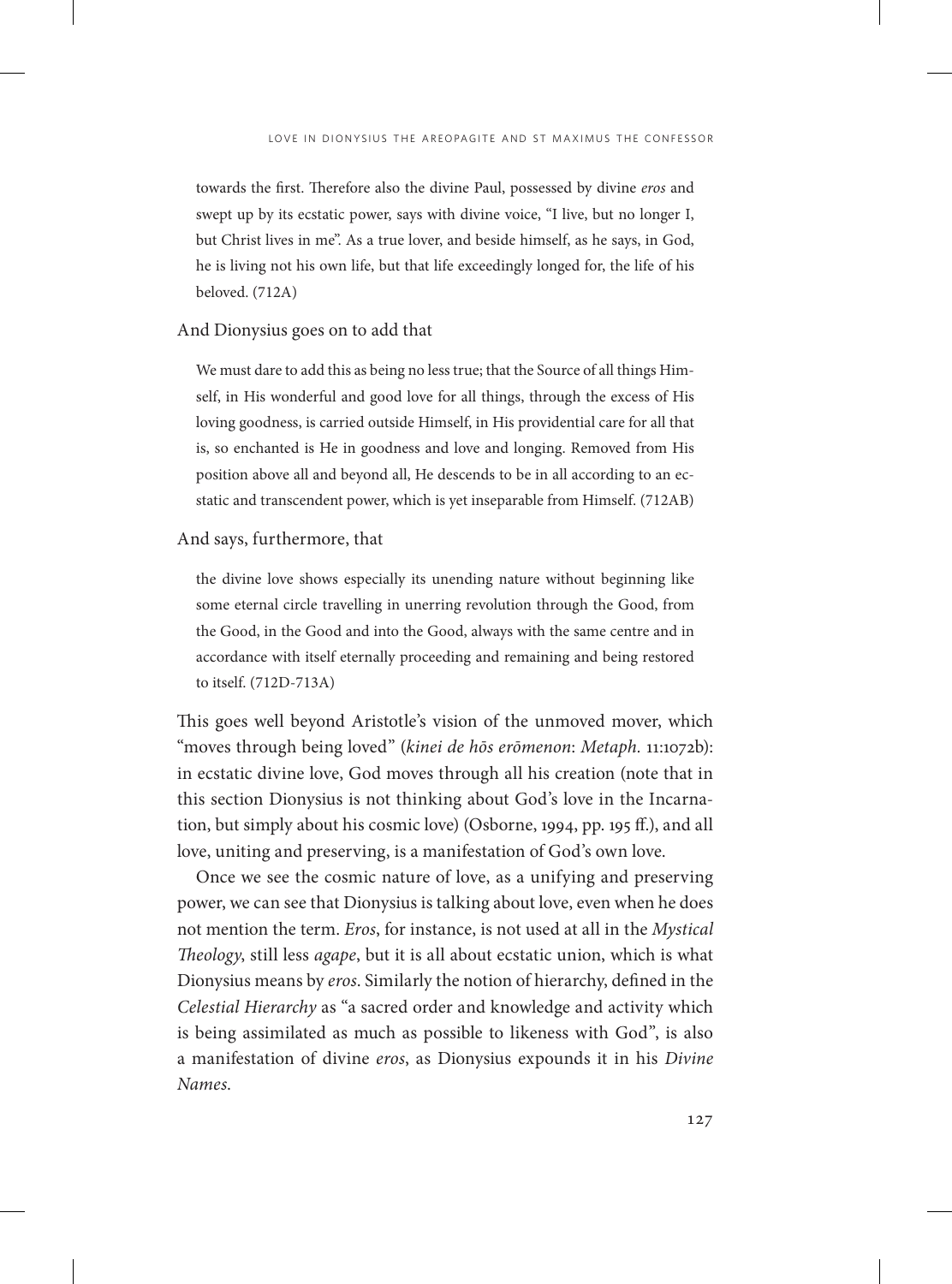A final point, before we move on. Most scholars writing about Dionysius on love (or indeed almost anything) raise, at some point or another, the question: is this Christian or Neoplatonist? It has always seemed to me not a very helpful question, though in attempting to answer it, lots of interesting points have emerged: for example, the notion of *erōs pronoētikos*, God's outgoing love to those lower than him, can easily be found to have a precedent in Proclus, or even in Plato; nevertheless, the notion in Platonists like Proclus has far less scope than in Dionysius, for *eros*, to the Platonists, is just one of the gods, not especially exalted, whereas Dionysius's *eros* is God's love for the cosmos.3 It seems to me, however, that Dionysius would not have understood the contrast being suggested. His pseudonym was adopted because he saw in Christianity a convergence between the classical tradition of Platonism and the biblical tradition; his teaching, especially on love, is soaked in Platonism or Neoplatonism, but he derives it, at critical points, from the Scriptures, interpreted through his Neoplatonic spectacles, as it were. Early on in his presentation of his doctrine of love in *Divine Names* 4, seeing the communication of light to beings that turn towards God as ever the more abundant, for they "loved much" (*hoti ēgapēsen poly*), he quotes exactly (save for changing the verb to the plural form) the Lord's commendation of the harlot who had anointed his feet with myrrh, washed them with her tears, and wiped them with her hair, at the table of Simon the Pharisee (Luke 7:47); and his example of one who loves ecstatically is none other than Paul the apostle. The ramifications of this have been explored recently at some length by Charles M. Stang (2012).

What about the doctrine of love in St Maximus the Confessor? If we open his *Four Centuries on Love*, we seem to be entering a different world. Although his very first words recall Dionysius – "Love is a good disposition of the soul, according to which one prefers no creature to the knowledge of God" (*CL* I.1) – for there is the same sense that love is a one-centred attention to God, the echo is not very close and the next two chapters begin to sound very different indeed.

<sup>3</sup> This is the point of several articles by J. M. Rist. See, e.g., Rist, 1964.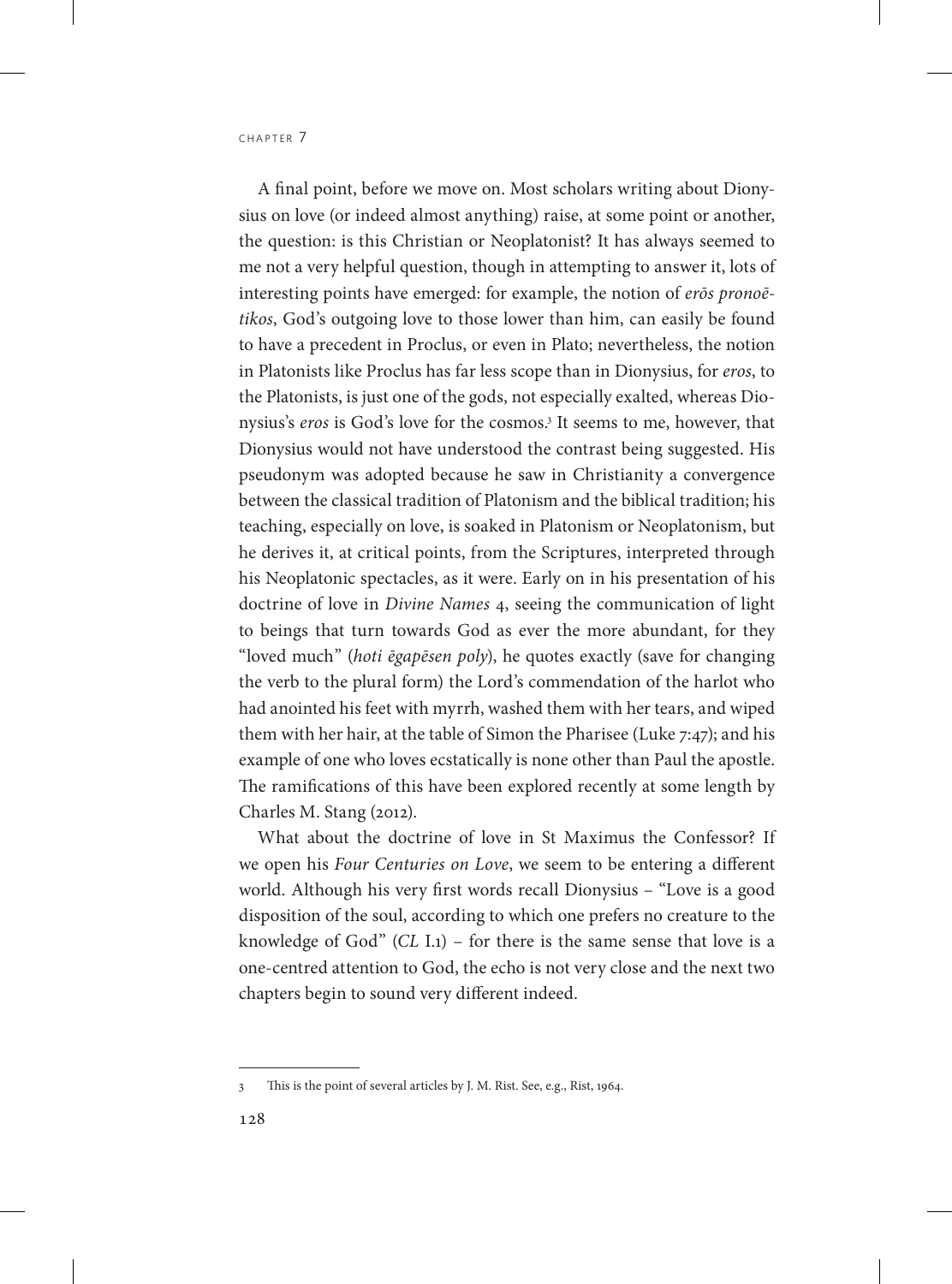*Apatheia* gives birth to love; hope in God to *apatheia*; patience and longsuffering to hope; these are the children of all-embracing self-mastery; selfmastery the child of fear of God; and fear comes from faith in the Lord. He who believes in the Lord fears punishment; the one who fears punishment masters his passions; the one who masters his passions endures hardship; the one who endures hardship will have hope in God; hope in God separates one from every earthly inclination; the mind separated from these will have love towards God. (*CL* I. 2–3)

These two chapters constitute a chiasmus. The first has a sequence: love – *apatheia* – hope – patience and long-suffering – self-mastery (*enkrateia*) – fear of God – faith in God; the second: faith – punishment – mastery of the passions – hardship (or tribulation: *thlipsis*) – hope – separation from earthly inclinations – love. It has not been generally noticed that what we have here in Maximus is based on a few verses in Paul's epistle to the Romans. Neither Ceresa-Gastaldo nor the translations I have consulted – in the English *Philokalia* (Palmer et al., 1981, p. 53) and Polycarp Sherwood's (Sherwood, 1955, p. 137, note 248) – make any reference to it. In Romans 5:1–4, we read,

Justified then through faith we have peace with God through our Lord Jesus Christ, through whom we have access by faith to this grace in which we stand, and boast on the basis of hope of the glory of God. Not only that, but we take pride in tribulations, knowing that tribulation works patience, and patience testing, and testing hope, and hope is not ashamed, for the love of God is poured out in our hearts by the Holy Spirit who is given to us.

Paul's sequence is faith – tribulations – patience – testing (*dokimē*) – hope – love. What was for Paul a sequence envisaging the experience of Christians under persecution – faith, leading to persecution experienced as tribulation, borne by patience, in a process of testing, the fruit of which is hope, which is rewarded by love poured out in the Holy Spirit – is transposed by Maximus into the progress in ascetic struggle experienced by the monk. This recalls the way in which, with the peace of the Church in the fourth century, the role of the martyr was assumed by the ascetic or monk. A key term, *thlipsis*, changes its meaning from tribulation under persecution to tribulation under temptation, just as *peirasmos*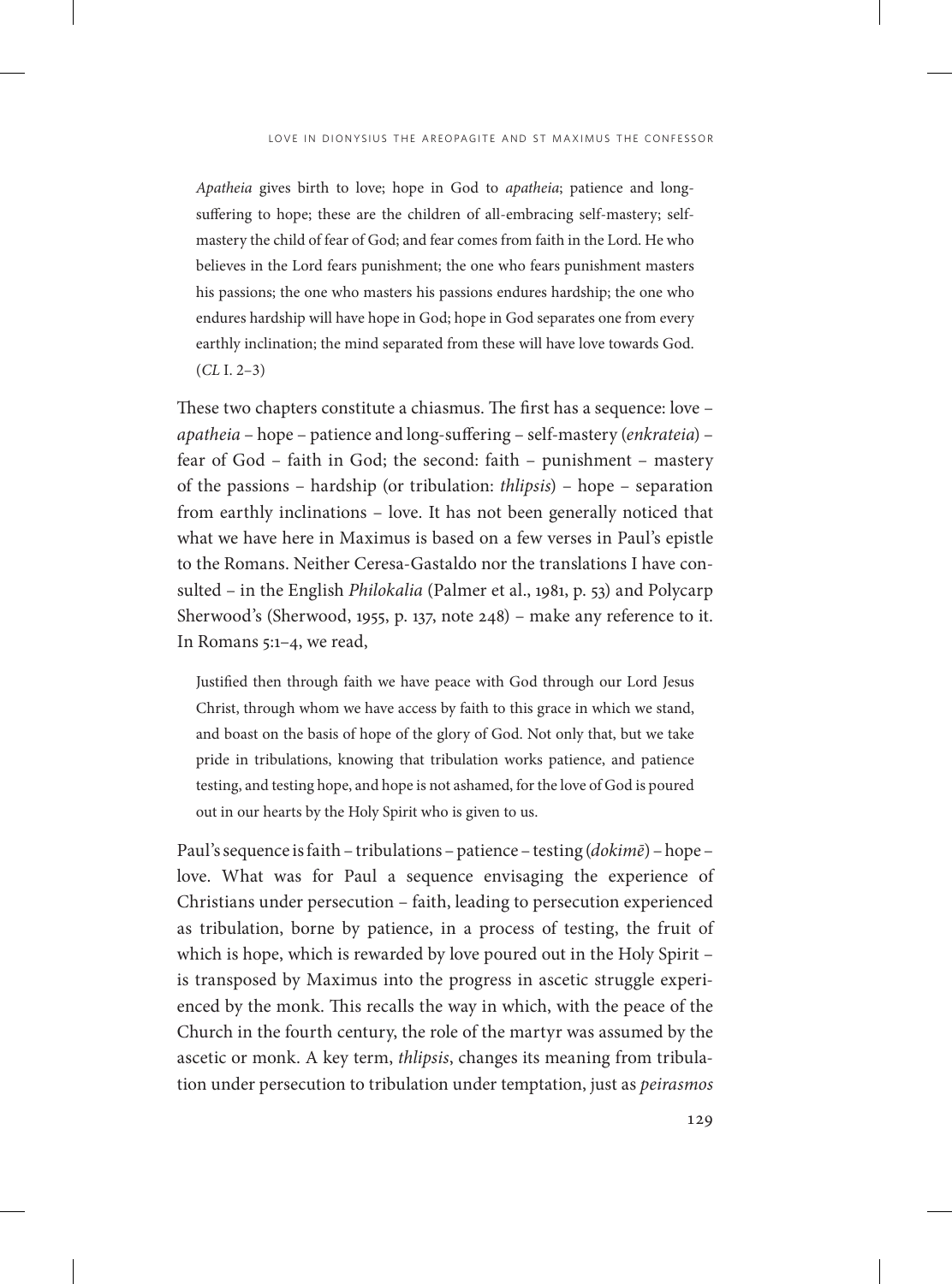alters its meaning from persecution that may be beyond our powers (as in the *Our Father*) to temptation in the sense of challenges to a faithful following of Christ: both, of course, understood as the result of the assaults of demons. The ascetic context envisaged by Maximus is underlined by the introduction of a step between hope and love, that of *apatheia*, calm detachment, enabling one to direct one's whole attention to God, and *enkrateia*, self-mastery, preparing the soul to endure temptation/tribulation. It is these two technical terms from the ascetic vocabulary that are going to be expanded upon in the rest of the *Centuries*: the acquisition of *enkrateia* provides the weapon for fighting against the passions, and the final transcendence of the assault of the passions is manifest in *apatheia*.

There is another striking difference between the Apostle and the Confessor: the Confessor's sequence leads to love, which is the daughter of *apatheia*, as Evagrius had affirmed;<sup>4</sup> the Apostle's sequence leads to openness to, receptivity towards, love, which is the gift of the Spirit. It is not that Maximus is unaware of the gratuitousness of love; rather, I think, that at the beginning of his *Centuries on Love*, he is concerned to present love as something attainable: the ascetic struggle of the monastic life has love as its goal; there is something we can do about reaching it.

That is the first point I want to make about Maximus's teaching on love: that it is practical; it is concerned with what we can do (at all times, of course, in response to God's grace). The suggested contrast between the Apostle and the Confessor is, however, more apparent than real: the Apostle is equally insistent on the practicality of love, while the Confessor, as we shall see, is aware of a dimension to love that is more than just the next step of our ascetic struggle.

It is, however, very difficult, at least on the basis of the *Centuries on Love*, to be at all systematic about the Confessor's teaching. The very genre of the century – a hundred brief chapters, each no more than paragraphs or even sentences – has a practical, rather than a systematic, purpose. A century is to be read slowly and meditatively: each chapter is intended to provide food for thought and reflection; only rarely do we find a sequence of chapters developing a point, though quite often we find a sequence of

<sup>4</sup> Prologue to *Praktikos*; cf. *On Prayer*, 84.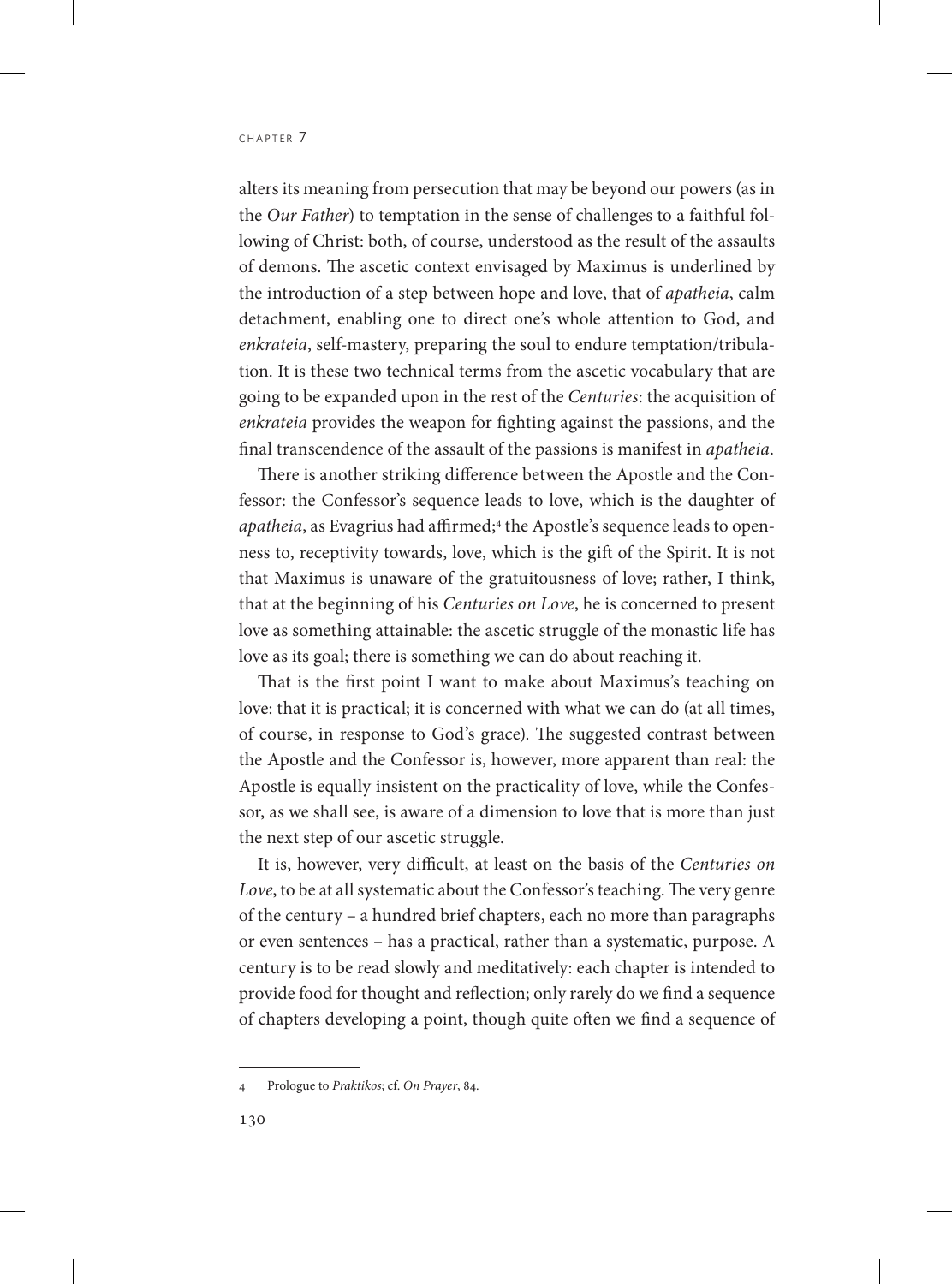chapters iterating in different ways the same point. The century is also intended to meet the needs of people of very different temperaments: if one finds oneself passing over some chapters rather quickly, while other chapters detain one and lead to prolonged self-scrutiny and resolution, then that is deliberate: that is the purpose of a century. It seems to me, then, easiest to draw attention to threads that run throughout the centuries, rather than look for any sustained argument.

First of all, however, it is easy to see how the chiasmus presented in the first century, quoted above, underlies the whole of the set of centuries. The movement from faith to love, via the learning of patience, the acquisition of self-mastery over the passions, leading to freedom from distraction and a kind of detachment – the two sides of *apatheia –*  issuing finally in the capacity to love: this movement forms a kind of ground bass. Nonetheless, Maximus is soon reflecting on the final stages of this process. The tenth chapter tells us:

When the intellect, by the *eros* of *agape*, goes out of itself towards God, then it is conscious neither of itself nor of any of the beings whatsoever. For irradiated by the divine and unbounded light, it is unconscious of any of those things that have been brought into being by him, just as the physical eye has no awareness of the stars, when the sun has risen. (*CL* I. 10)

There are a few points I want to comment on in this passage. First of all, the expression "the *eros* of *agape*": it is clear that Maximus has inherited the sense of the distinction between *eros* and *agape* that we have discussed earlier. *Eros* is not opposed to *agape*, rather it is a mode of *agape*: an intensified mode, *epitetamenē*, perhaps! Sherwood translates the phrase, "the burning love of its charity for God". I don't think "charity" can any longer be used to translate *agape*, as was the case in the older translations; it is too cold a word ("as cold as charity" is a proverbial expression in English). It is a pity as it reduces still further the possibilities of translating the Greek, with its host of words for love. But "burning" seems to me to be about right, and is supported by some other examples in Maximus we shall look at later; only *about* right, however, for the notion of *eros* always, I think, has the sense of something inspired in us, even a kind of madness that takes us beyond ourselves (think of the way in which *eros* is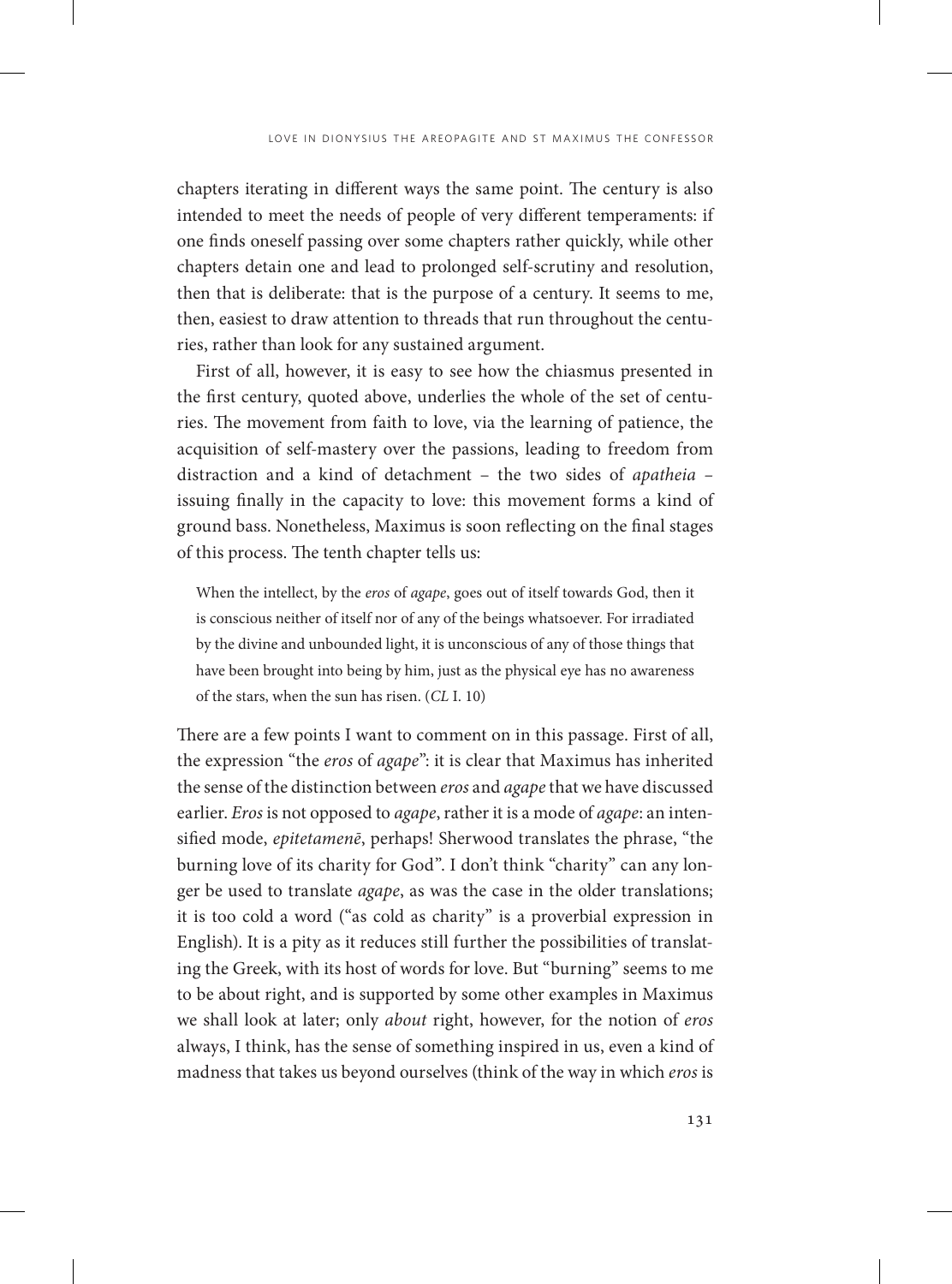#### CHAPTER 7

introduced in the *Phaedrus* as a further type of divine madness, *enthousiasmos*, following on from poetic inspiration).5 This is made explicit in the second point I want to mention: the notion of going out of oneself in love, for the word used, *ekdēmē*, has the sense of going into exile, in this case from oneself.<sup>6</sup> It is another way of speaking about ecstasy. My third point relates to this: the way in which Maximus speaks of the intellect becoming unconscious of everything "brought into being by him" (*panta ta hyp' avtou gegonota*). Even as the intellect becomes unconscious of the created order, it is aware that it is created by God; the reality of creatures is not diminished or ignored.

This is the point I want to pursue now: the importance of the natural for Maximus. It is, of course, related to his doctrine of the *logoi*, but that notion is not particularly prominent in the *Centuries*, though it is not absent, either. Here it is important for understanding Maximus's doctrine of the passions. Normally the term passion, *pathos*, is a negative term for, so for instance he says that "a pure soul is one that is freed from the passions and is gladdened continually by divine love" (*CL* I.34). The following chapter, however, defines *pathos*, and defines it precisely: "a blameworthy (*psekton*) passion is a movement of the soul against nature [*para fysin*]" (*CL* I.35). The passions that are blameworthy are unnatural, contrary to nature, but that suggests that there are other passions that are not blameworthy, even natural, and indeed there are. Maximus himself does not develop (not at least in his *Centuries*; I am not sure that he does anywhere) the notion of "natural and unblameworthy passions" [*fysika kai adiablēta pathē*] that we find in his close follower, John of Damascus, when he seeks to understand the passible nature of Christ – his experiencing passions that are not "up to us" (*ef' hēmin*), such as hunger, thirst, tears, rejection of death, and so on (Kotter, 1973, pp. 162–163) – but he does find occasions to use *pathos* in a positive sense. On one occasion, Maximus discusses the inadequacy of passionless knowledge of divine things (*hē anev pathous tōn theiōn gnōsis)*: this is of no use for turning the mind towards God (*CL* III. 66). He goes on to argue that

<sup>5</sup> Cf. *Phaedrus*, 243E–245C.

<sup>6</sup> See Sherwood's comment, ACW 21, p. 248, note 7.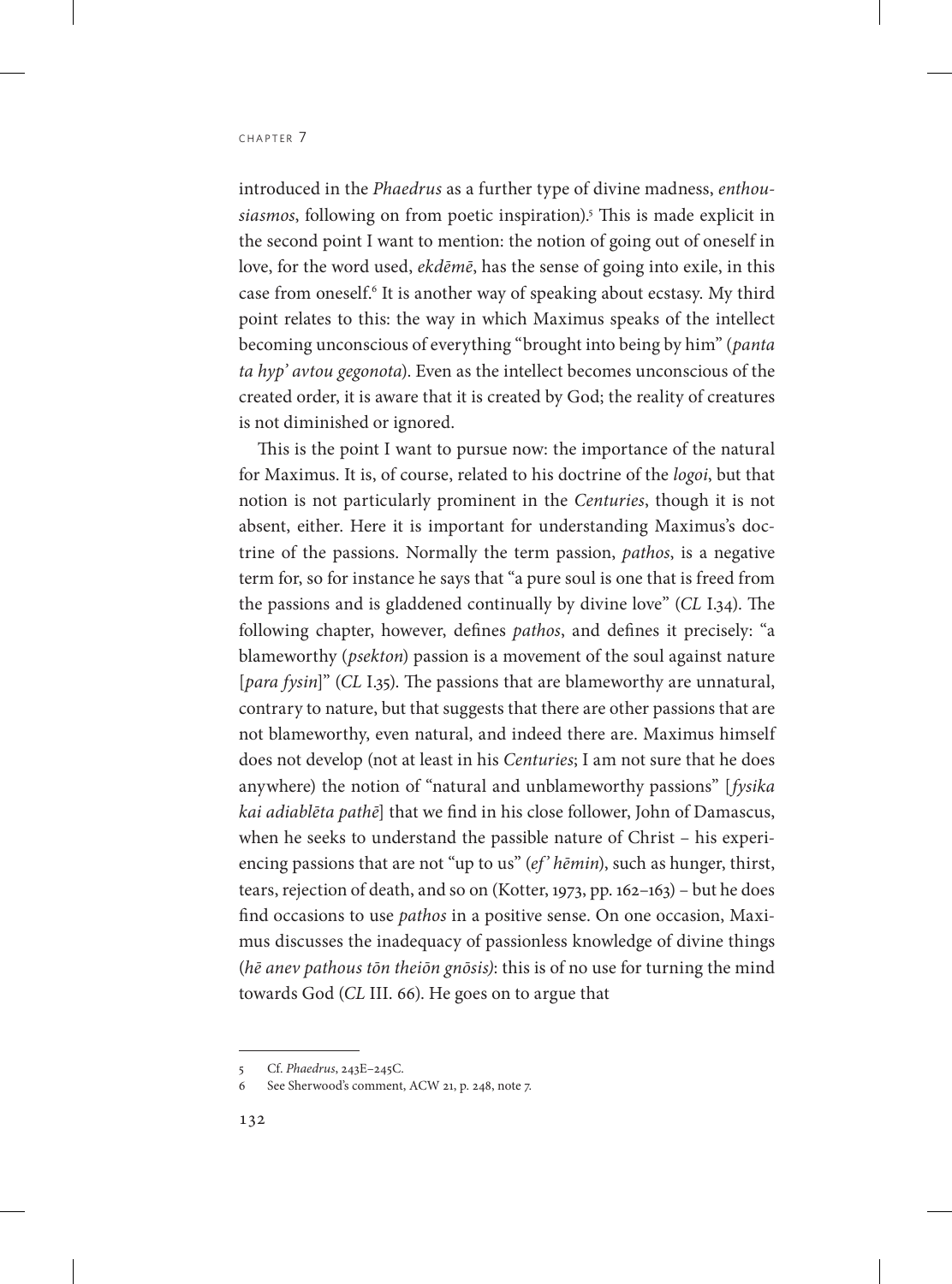as the simple (*psilos*) thought of human things does not force the mind to scorn the divine, so the simple knowledge of matters divine does not persuade to scorning of matters human; for the truth now exists in shadows and figures. Therefore there is needed the blessed passion of holy love [*tou makariou pathous tēs hagias agapēs*], to bind the intellect to spiritual contemplation and persuade it to prefer the immaterial to the material and the intellectual and divine to what is perceived by the senses. (*CL* III. 67)

This is the obverse of the notion that he returns to throughout the *Centuries* that it is impassioned attachment to what we perceive through the senses that we need to be freed from; simple awareness is no problem at all, nor, however, is it enough: it could be simply indifference. In the case of knowledge of God and spiritual things mere "objective" knowledge is no good: it is necessary for one to be moved with a blessed passion towards the knowledge of God. In another place, Maximus suggests that in the knowledge of God all three parts of the soul – the intellect and the two irrational parts, the incensive and desiring – are engaged. It is not, as Evagrius sometimes seems to suggest, that the irrational parts are laid to sleep so as not to disturb the intellect in its divine contemplation, rather the irrational parts have a positive role in such contemplation:

For the one whose intellect is continually with God, his desire is increased beyond measure to divine *eros* and his whole incensive part transformed into divine *agape*. For by continual participation in the divine radiance, [the intellect] becomes wholly full of light and the passible part [of the soul], become one with it, turns back, as has been said, to divine *eros* without end and unceasing *agape*, wholly passing over from earthly things to the divine. (*CL* II.48)

Perhaps we should mention one other aspect of Maximus's teaching on love in the *Centuries*. The aim of the ascetic life is the passionate love of God: at the opposite pole to this is self-love, *filavtia*. Self-love is the "mother of the passions" (II.8), or the "mother of the vices, which is the love of the body" (II.59); more precisely, "Self-love is an impassioned and irrational love of the body, to which are opposed *agape* and *enkrateia*. To have it is to have all the passions" (III.8). Another set of genealogies is suggested in III.56: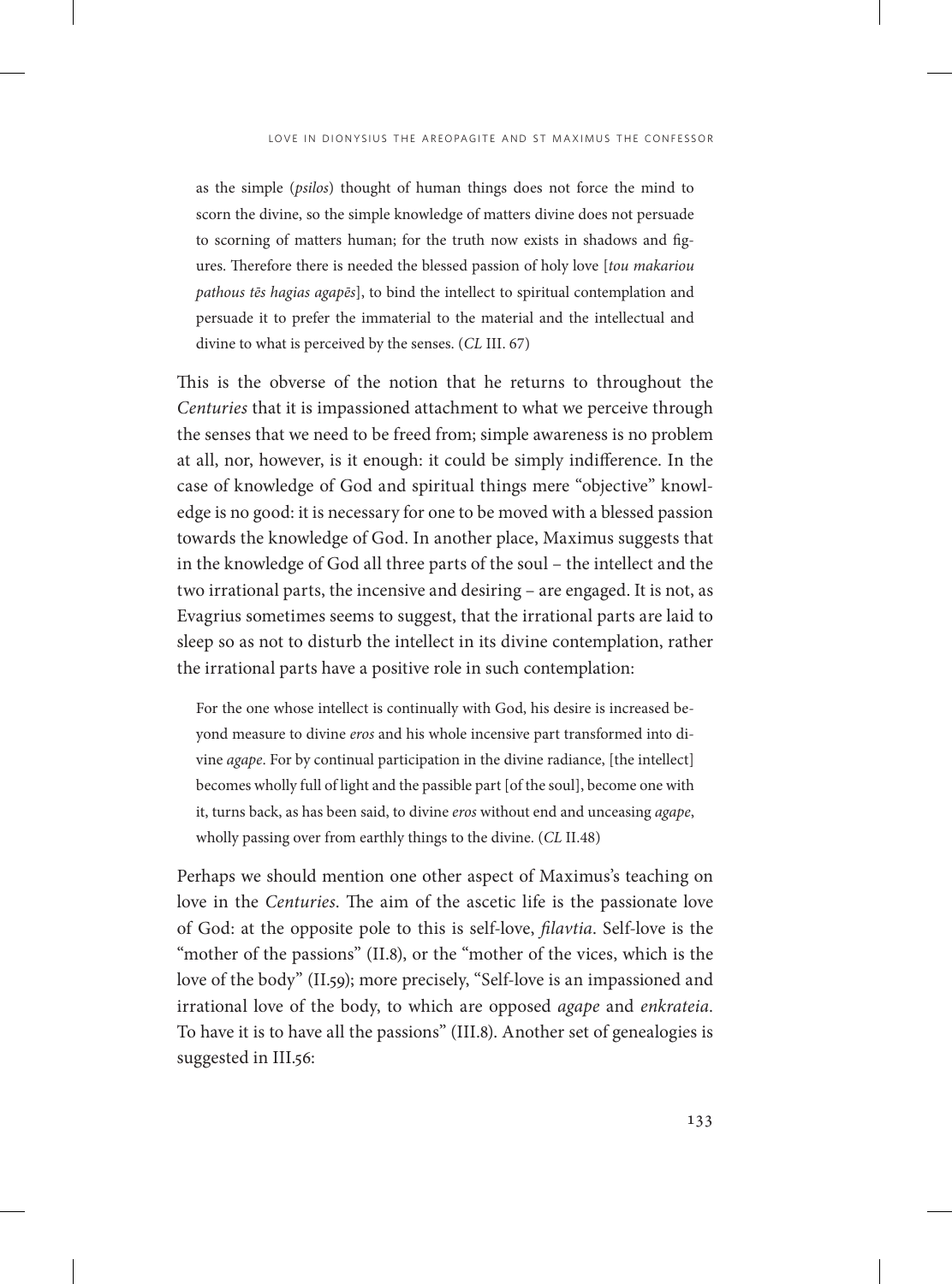Self-love, as we have said many times, is established as the cause of all the impassioned thoughts. For from this are born the three generic thoughts of the desire: greed, avarice, and vainglory. From greed is born fornication; from avarice, wanting more; from vainglory, pride. All the rest follow on from each of these: anger, grief, bearing grudges, listlessness, envy, backbiting, and the rest. These passions bind the intellect to material things and drag it down to the earth, weighing upon it like a very heavy stone, while by nature it is lighter and sharper than fire.

The place of self-love in Maximus's thought was set out very elegantly by Irénée Hausherr (1952). Not the least of the excellencies of that book is its inclusion of a translation of Maximus's *Ambiguum* 41 towards the end. For *Amb*. 41 is one of the more metaphysical discussions in Maximus; it is the principal source of Maximus's notion of the divisions of nature, to use Eriugena's designation. However, at the heart of *Amb*. 41 Maximus makes it clear that the failure of the human to hold together the divisions of nature is fundamentally a failure to love: the human was meant to move naturally around the unmoved, from whom it owes its being, namely God, but contrary to nature has chosen to move in ignorance around those things that are beneath it, and thus frustrated God's plan for the cosmos by relinquishing its role as a natural bond (*syndesmos*) of the cosmos. God's remedy is one of love: "in a paradoxical way that which is completely unmoved by nature is moved immovably around that which by nature is moved, and God becomes a human being, in order to save lost humanity" (*Amb*. 41:1308D). Christ, God-made-man, is then able to fulfil the human role in the cosmos and, more than that, restore the human to his natural role in the cosmos: the ascetic programme we are familiar with from the *Centuries* is seen to be fundamental to the coherence of the cosmos.

This makes clear – and this is something we can glean from other parts of Maximus's works – that the ascetical has a cosmic role: in this we can see the way in which, behind Maximus's fundamentally ascetic approach to the concept of love, there can be discerned the cosmic approach of that mysterious thinker to whom he owed so much, Dionysius the Areopagite.

There is another place in Maximus where the integrity of the natural can be seen to lie at the heart of his understanding of ascetic struggle, and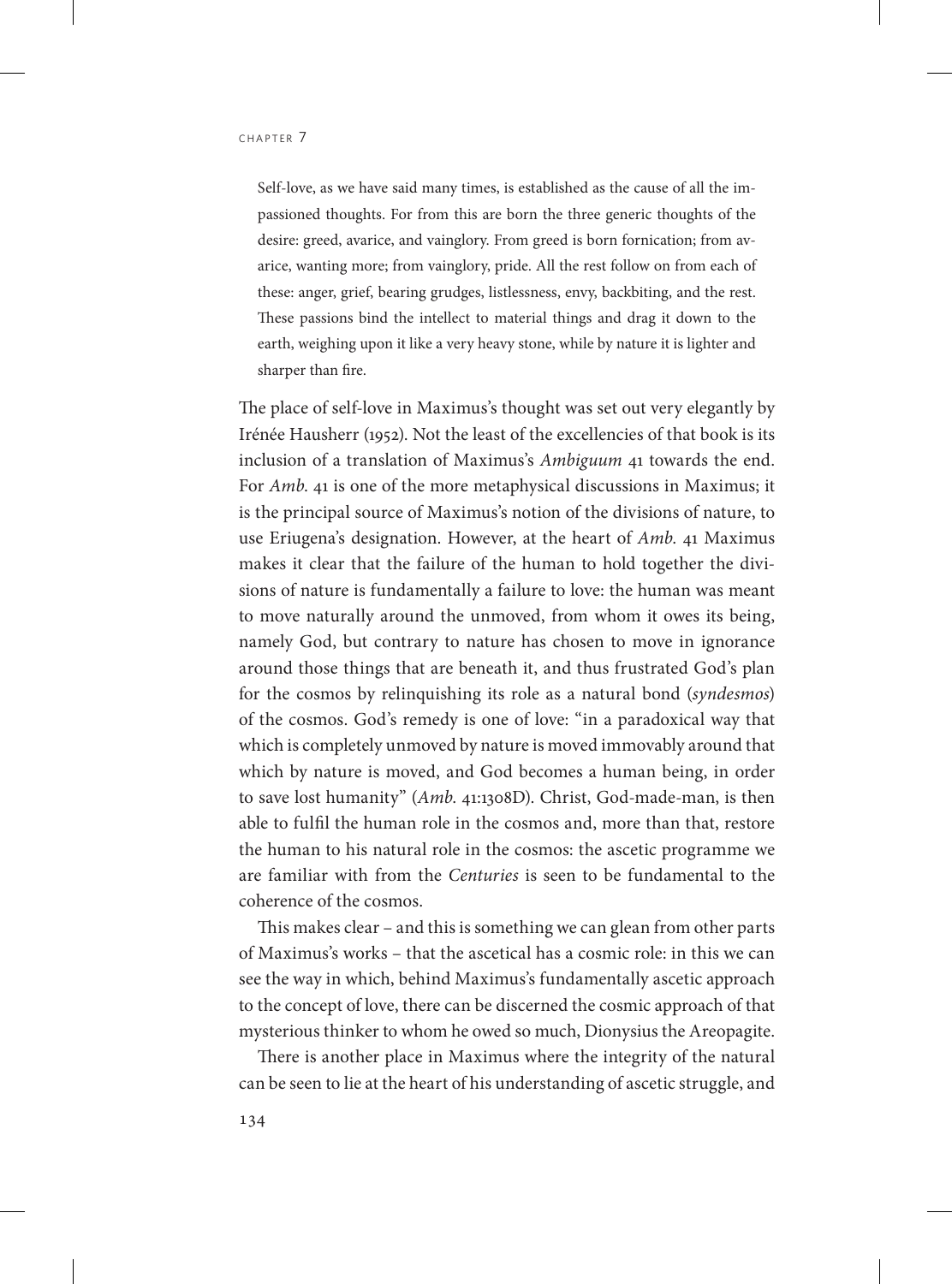therefore at the heart of his doctrine of love. It occurs in one of his last works, his *Dispute with Pyrrhus*, the deposed Patriarch of Constantinople, an articulate supporter of the Christological heresy of monotheletism. At one point in the *Dispute*, Pyrrhus remarks with amazement: "What then? Are the virtues natural?" (Aristotle had denied that the moral virtues are natural: *Eth. Nic.* II.1103a.18–20; natural virtues for Aristotle include qualities like health, wealth, and so on). Maximus replies that they are. Pyrrhus comes back with the objection that if the virtues are natural, why do they not exist equally in those of the same nature? But they do, Maximus replies to the baffled patriarch (at least according to most MSS). How do you account for such inequality amongst ourselves? Pyrrhus retorts. Maximus responds: "Because we do not equally act out what is natural. If everyone acted out what was natural in accordance with their origin, then just as there is one nature manifest in all, so it would be with virtue, and there would be no better or worse." Pyrrhus objects that "if what is natural to us proceeds not from disciplined training [the Greek is *askēsis*], but from creation, and virtue is natural, why do we acquire the virtues, which are natural, through toil and disciplined struggle?" Maximus responds thus:

Disciplined training and the toils that go with it were devised simply for the purpose of separating from the soul in those who love virtue the deceit that infects it through the senses. It is not as if the virtues have been lately introduced from outside. For they were inserted in us from creation, as has been already said. Once therefore deceit has been completely expelled from us, at that moment, too, the soul manifests the radiance of its natural virtue. He therefore who is not foolish is sensible; and he who is not cowardly or foolhardy is courageous; and he who is not undisciplined is chaste; and he who is not unjust is just. By nature reason is wisdom, discernment is justice, the incensive faculty is courage, and the desiring faculty chastity. Therefore with the removal of what is contrary to nature [*para fysin*] only what is natural [*kata fysin*] is accustomed to be manifest. Just as, if rust is removed, there is manifest the natural gleam and lustre of iron. (Pospelov, 2004, pp. 174–176)

Virtue is natural; the cardinal virtues describe the lineaments of that nature. It is only because of a deceit lodged in the soul that disciplined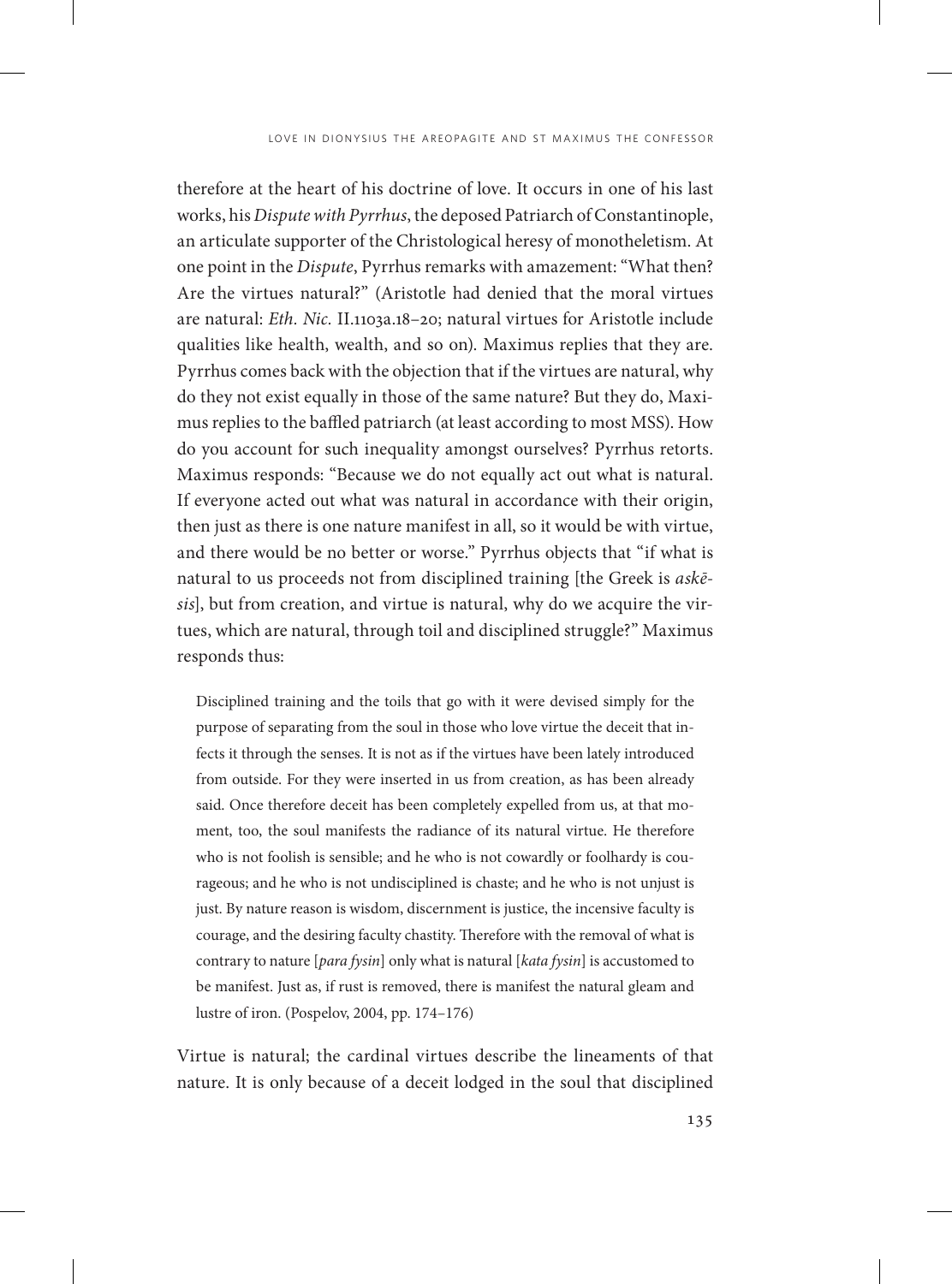training and toil are necessary. I have avoided translating *askēsis* as asceticism, for that seems to me to prejudge immediately issues that need consideration. The word *askēsis* generally means training or exercise, so I have translated it "disciplined training", but the verb from which it is derived, *askeō*, originally meant to work with raw materials, and I am attracted by the idea that the root meaning of *askēsis*, too, is to work with raw materials, the raw materials of our humanity, and out of it to make something fine. It seems to me to accord with what Maximus meant by *askēsis*, for he saw human kind as created in the image of God with the purpose of attaining the divine likeness. That working with the raw materials of our humanity – even in paradise – would entail uniting our being (*einai*) and our eternal being (*aei einai*), both gifts of God, by means of well-being (*eu einai*), and so bringing into being an eternal well-being (*aei eu einai*) in which the divine image attains the divine likeness. This triad – being – well-being – eternal being – is a fundamental aspect of Maximus's ontology of the created rational being, and expresses Maximus's idea that virtue, well-being, unites God's gifts of being and eternal being, leading to eternal well-being, the eternal life with God for which created rational beings are intended.

Maximus and Dionysius are at one in seeing love as something rooted in nature; it is something that brings out what our human nature fundamentally is – indeed there is the clear suggestion in Dionysius (and in Maximus, if we look deeply enough) that it is love that underlies the structures of being. This means that, whatever differences we may detect between Dionysius and Maximus, what they share is more fundamental. How do they differ, and why? Partly because of their different concerns. Both were probably monks (though this is no more than a plausible guess in the case of Dionysius), but Maximus is always conscious that he is addressing the ascetic struggle to which the monk is committed by his vocation (even when he is writing to a layman, as in his second letter, he is concerned both to extol love and to underline what it entails in practical terms). Dionysius is more concerned to celebrate love as the principle of the coming-into-being and indeed the purpose of the cosmos. There may be another difference between Maximus and Dionysius, though I am not so sure about this: Maximus seems to know the Aristotelian tradition